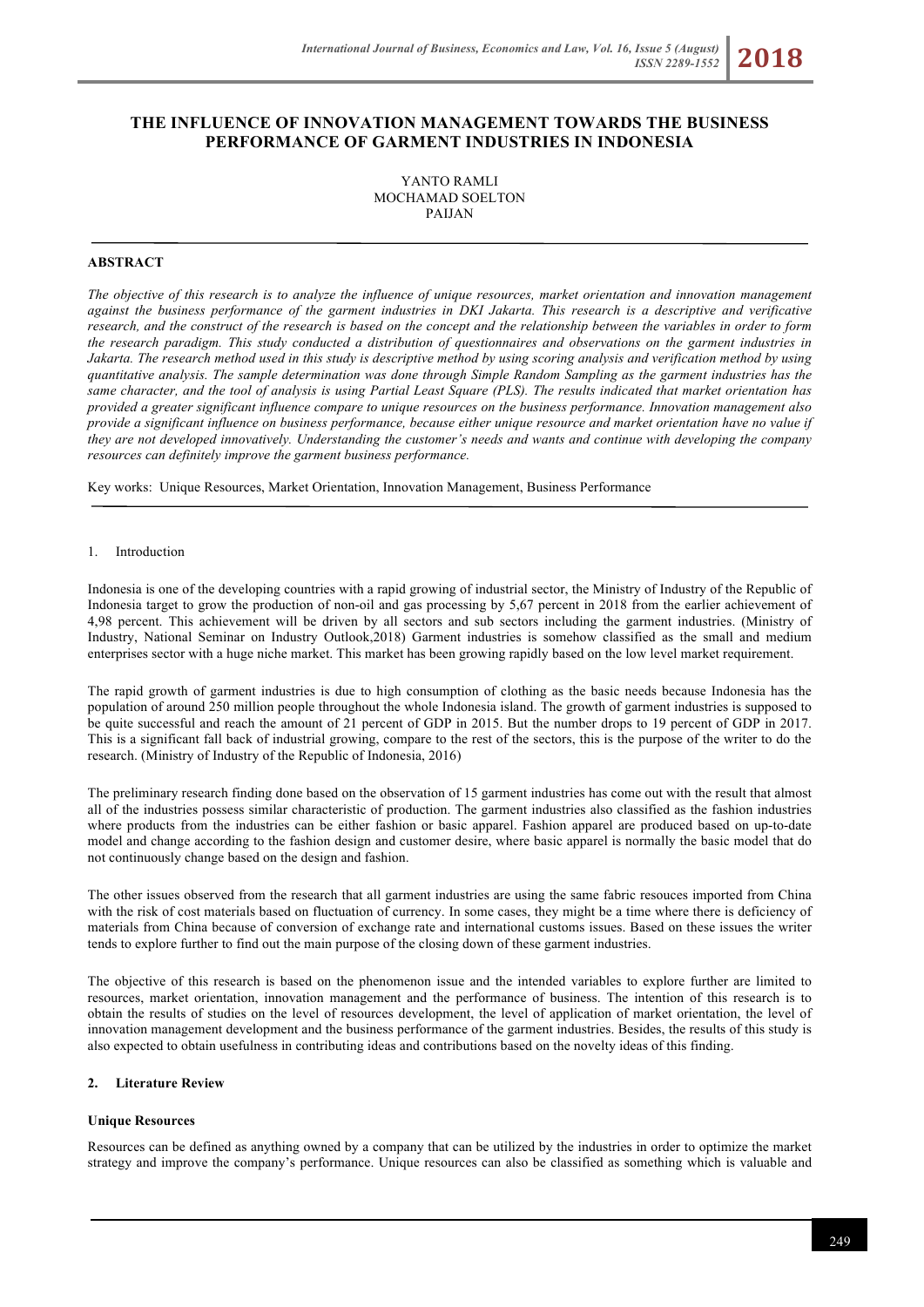strategic that can be utilized by the company to obtain productive, rare, difficult to imitate and also difficult to be replaced by the resources owned by competitors.

Augustina Kurniasih & Heliantono (2016) explain that according to Barney's theory (1991) that an organization can be successful if they can achieve and maintain its competitive advantage. The successful point can be achieved if company allocates what competitors do not have, and the efficient and effective use of resources is the best achievement of competitive advantage and the improvement of company's performance.

David (2015:191) assert that the resource-based view (RBV) approach to competitive advantage contends that internal resources are more important to a firm than external factors in achieving and sustaining competitive advantage. In contrast to the Industrial Organization theory, proponents of the RBV view organizational performance primarily be determined by internal resources. RBV theory asserts that resources are actually what helps a firm to exploit opportunities and neutralize threats. David explain that internal resources can be grouped into three all-encompassing categories:

- **Physical Resources** : all plant and equipments, locations, technology, raw materials, and machines.
- **Human Resources** : all employees, training, experience, intelligence, knowledge, skills, and abilities.
- **Organizational Resources** : firm structure, planning processes, information systems, patents, trademarks, copyrights, and databases.

## **Market Orientation**

Market orientation is the measure of behavior and activity that reflects the implementation of marketing concept. Market orientation is a process and activity that related to customer creation and satisfaction by assessing customer needs and wants. The application of market orientation normally improve the organization performance, and it is very effective in gaining and maintaining competitive advantage that begins with planning and coordinating with departments in an organization to analyze efficiently and effectively in order to enter a segmented market.

Kotabe & Helsen (2013:12) explain that market orientation is a fundamental philosphy of marketing. It is an organizational culture that puts customers' interests first in order to develop a long-term profitable enterprise. In essense, market orientation symbolizes the market-driven firm that is willing to constantly update its strategies using signals from the marketplace. Thus, marketing managers take market cues from the expressed needs and wants of customers. Consequently, the dominant orientation is that a firm reacting to forces in the marketplace in order to differentiate itself from its competitors. This reactive "outside-in" perspective is reflected in the typical marketing managers' reliance on marketing intelligence, forecasting, and market research.

Kotabe & Helsen also explained that market orientation approach has three behavioral components in determining the long-term profit where organization need to focus on this three components explained in detail as follows:

- **Customer Orientation** is the review and understanding of the needs and wants of the customers.
- **Competitor Orientation** is the review and understanding of the competitors.
- **Interfunctional Coordination** is the coordination and utilization of resources owned by the organization to understand the customers' needs and wants and also the activities of competitors.

## **Innovation Management**

Hapsi Ali et al. (2017) reveals that innovation is the ability to turn ideas into goods, services or processes to solve problems and take advantages of the opportunities it faces. Innovation is a process by which the organization uses its capabilities and resources to develop new products or new systems procedures to enhance better performance. Innovation is the desire to take risks and learn among the members of the community learning organizations.

Tidd and Bessant (2013:24) explain that innovation is driven by the ability to see connections, to spot opportunities and to take advantage of them. Innovation is not just opening up new markets–it can also offer new ways of serving established and mature ones. Innovation is of course not confined to manufactured products but also can be found in services and in the public and private sector. Whilst competitive advantage can come from size, or possession of assets, etc. the pattern is increasingly coming to favour those organizations which can mobilize knowledge and technological skills and experience to create novelty in their offerings. Organization that implement innovation generally achieve better growth compare to those who do not innovate. Companies that increase their market share and profit are those who innovate their products.

Tidd and Bessant express that innovation are essentially talking about change and this can take several forms, the purposes of this discussion will focus on four broad dimensions:

- **Product Innovation-changes in the things (products/services) that an organization offers.**
- **Process Innovation–changes in the ways in which they can created and delivered.**
- Position Innovation-changes in the context in which the products/services are introduced.
- **Paradigm Innovation-changes in the underlying mental models which frame what the organization does.**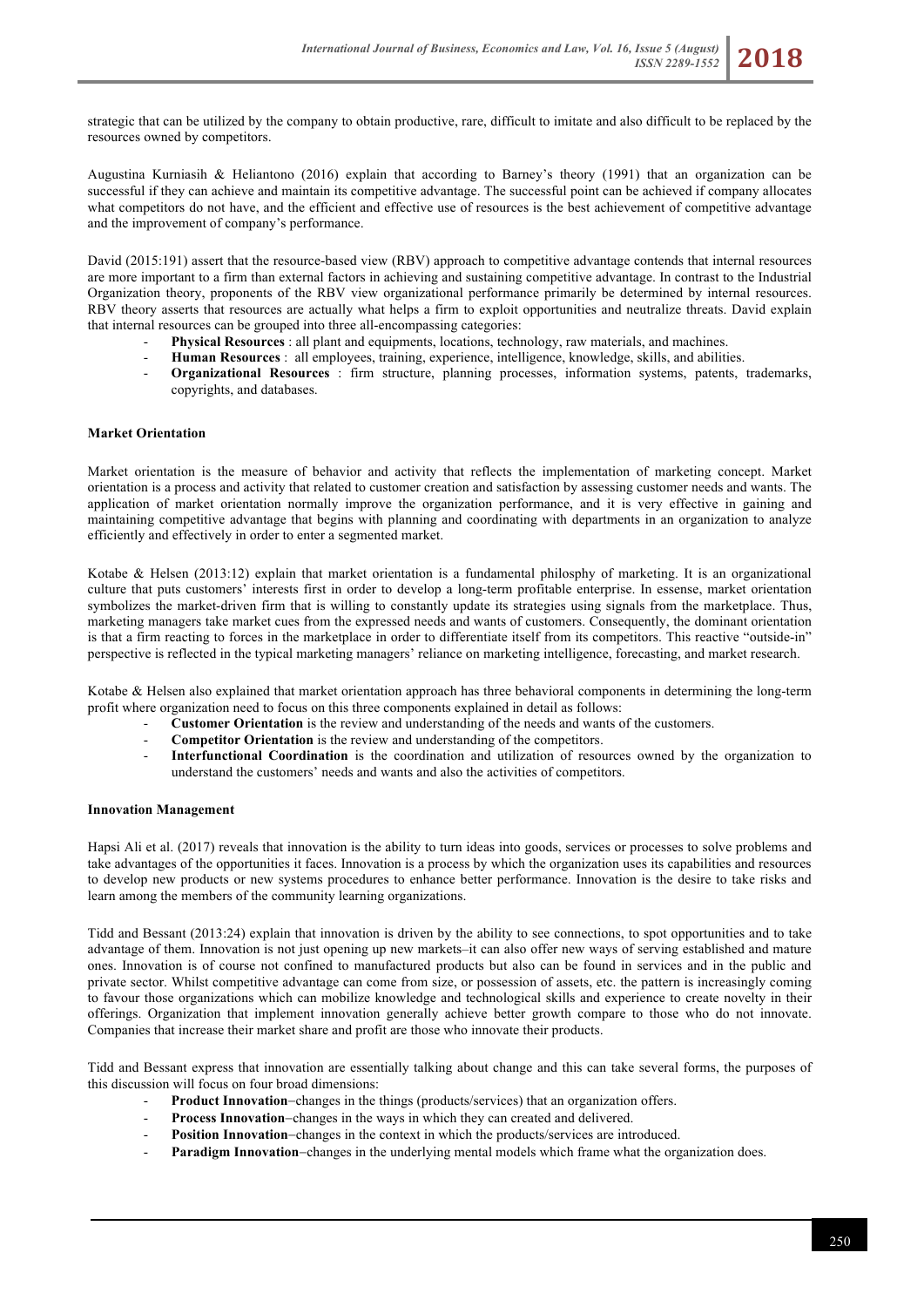## **Business Performance**

According to Best (2013:64) that the purpose of the assessment of the portfolio of a company is to strategically determine where a business at this time and the purpose of the business for the future with a portfolio of current products and the products that will be developed in the future. A portfolio analysis provides a strategic snapshot of the current situation. Strategic market plans are forward looking and enable a company to make strategic changes to its product portfolio that is in line with the company's strategic vision and long run performance objectives. Each product-market in a business's portfolio in some way affects both the short and long-run performance of the business.

Best (2013:419) assert that a company's performance appraisal is to evaluate a business, product or market that observes the market appeal and strategic position of the company. Best also explain that a company's business performance can be measured based on share performance, sales growth, and profit performance. The three dimensions of the business performance can be explained more in detail as follow:

- **Share Performance** is the assessment of the number of transactions and the growth of shares in a company.
- **Sales Growth** is the volume or number and sales growth achieved by the company.
- **Profit Performance** is the ability of a company to get benefit or profit within a certain period of time.



**Research Paradigm**

#### **3. Methodology**

The research designed in this study is using strategic management approach that includes the operationalization variables, data collection method and information collection, defining the population, calculating the sample size and sampling techniques and the design of the analysis conducted in the testing research hypothesis, by conducting the study of garment industries located around DKI Jakarta. This research begins with the observation of garment industries as the preliminary research, and follow by formulating strategies to examine the performance of the garment industries. (Hair Jr. 2011)

Based on the analysis done earlier, the formulation and the purpose of this study is to describe and reveal the interrelationship between the variables explained above. This research is using descriptive and verification method with the type of causal investigation on the relationship and influence between the exogenous and endogenous variables.

The process of observation in this research is using time horizon with cross section/one shot, the collective data is obtained through research done in 2018, the unit of analysis are the garment industries in DKI Jakarta and the observation unit is the manager of the industries. The design of analysis used to test the hypothesis and to examine the relationship between research variables by using Partial Least Square (PLS), one the alternative method of structural analysis from Structural Equation Modeling (SEM).

The validity testing was done by using the sample of 58 respondents randomly on the garment industries. The attempt of this validity testing is to find out the eligible of the selected items including the overall data collection process. The results of the validity test are as follows: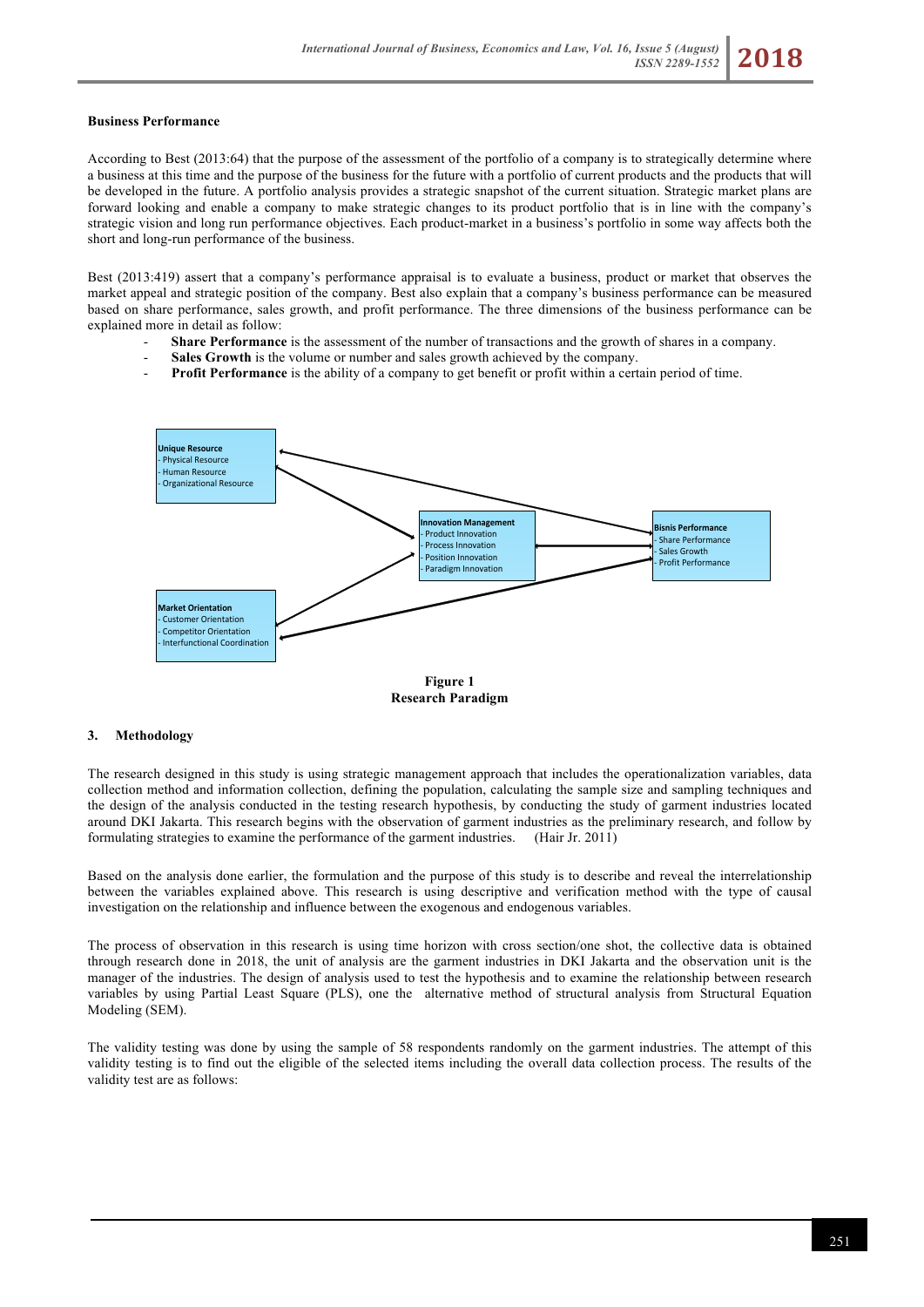| Variable                     | <b>Dimension</b>                | Item | Correlation | <b>Description</b> |
|------------------------------|---------------------------------|------|-------------|--------------------|
|                              |                                 | X11  | 0.567       | Valid              |
|                              |                                 | X12  | 0.627       | Valid              |
|                              | <b>Physical Resources</b>       | X13  | 0.873       | Valid              |
|                              |                                 | X14  | 0.661       | Valid              |
|                              |                                 | X15  | 0.825       | Valid              |
|                              |                                 | X21  | 0.688       | Valid              |
|                              |                                 | X22  | 0.567       | Valid              |
| <b>Unique Resources</b>      | <b>Human Resources</b>          | X23  | 0.688       | Valid              |
|                              |                                 | X24  | 0.688       | Valid              |
|                              |                                 | X25  | 0.536       | Valid              |
|                              |                                 | X31  | 0.567       | Valid              |
|                              |                                 | X32  | 0.688       | Valid              |
|                              | <b>Organizational Resources</b> | X33  | 0.536       | Valid              |
|                              |                                 | X34  | 0.567       | Valid              |
|                              |                                 | X35  | 0.688       | Valid              |
|                              |                                 | X41  | 0.825       | Valid              |
|                              | <b>Customer Orientation</b>     | X42  | 0.567       | Valid              |
|                              |                                 | X43  | 0.688       | Valid              |
|                              | <b>Competitor Orientation</b>   | X51  | 0.536       | Valid              |
| <b>Market Orientation</b>    |                                 | X52  | 0.567       | Valid              |
|                              |                                 | X53  | 0.688       | Valid              |
|                              | Interfunctional<br>Coordination | X61  | 0.688       | Valid              |
|                              |                                 | X62  | 0.661       | Valid              |
|                              |                                 | X63  | 0.823       | Valid              |
|                              | <b>Product Innovation</b>       | Y11  | 0.688       | Valid              |
|                              |                                 | Y12  | 0.627       | Valid              |
| <b>Innovation Management</b> | <b>Process Innovation</b>       | Y21  | 0.823       | Valid              |
|                              |                                 | Y22  | 0.725       | Valid              |
|                              | <b>Position Innovation</b>      | Y31  | 0.513       | Valid              |
|                              |                                 | Y32  | 0.707       | Valid              |
|                              | <b>Paradigm Innovation</b>      | Y41  | 0.725       | Valid              |
|                              |                                 | Y42  | 0.536       | Valid              |
| <b>Business Performance</b>  | <b>Share Performance</b>        | Z11  | 0.735       | Valid              |
|                              |                                 | Z12  | 0.560       | Valid              |
|                              | <b>Sales Growth</b>             | Z21  | 0.612       | Valid              |
|                              |                                 | Z22  | 0.600       | Valid              |
|                              |                                 | Z31  | 0.612       | Valid              |
|                              | <b>Profit Performance</b>       | Z32  | 0.553       | Valid              |
|                              |                                 | Z33  | 0.612       | Valid              |

**Table 1 Validity Test Results**

Reliability test of this research data is using Cronbach's Alpha coefficient method. The Cronbach's Alpha coefficient is the reliability coefficient most commonly used because coefficient will indicate the variance of items with either right or wrong format such as Likert scale format. The Cronbach's Alpha coefficient is mostly used to evaluate internal consistency. (Lewis, 1999)

The criteria for determining a valid item and having a reliable value that can be accepted are based on the table describe below: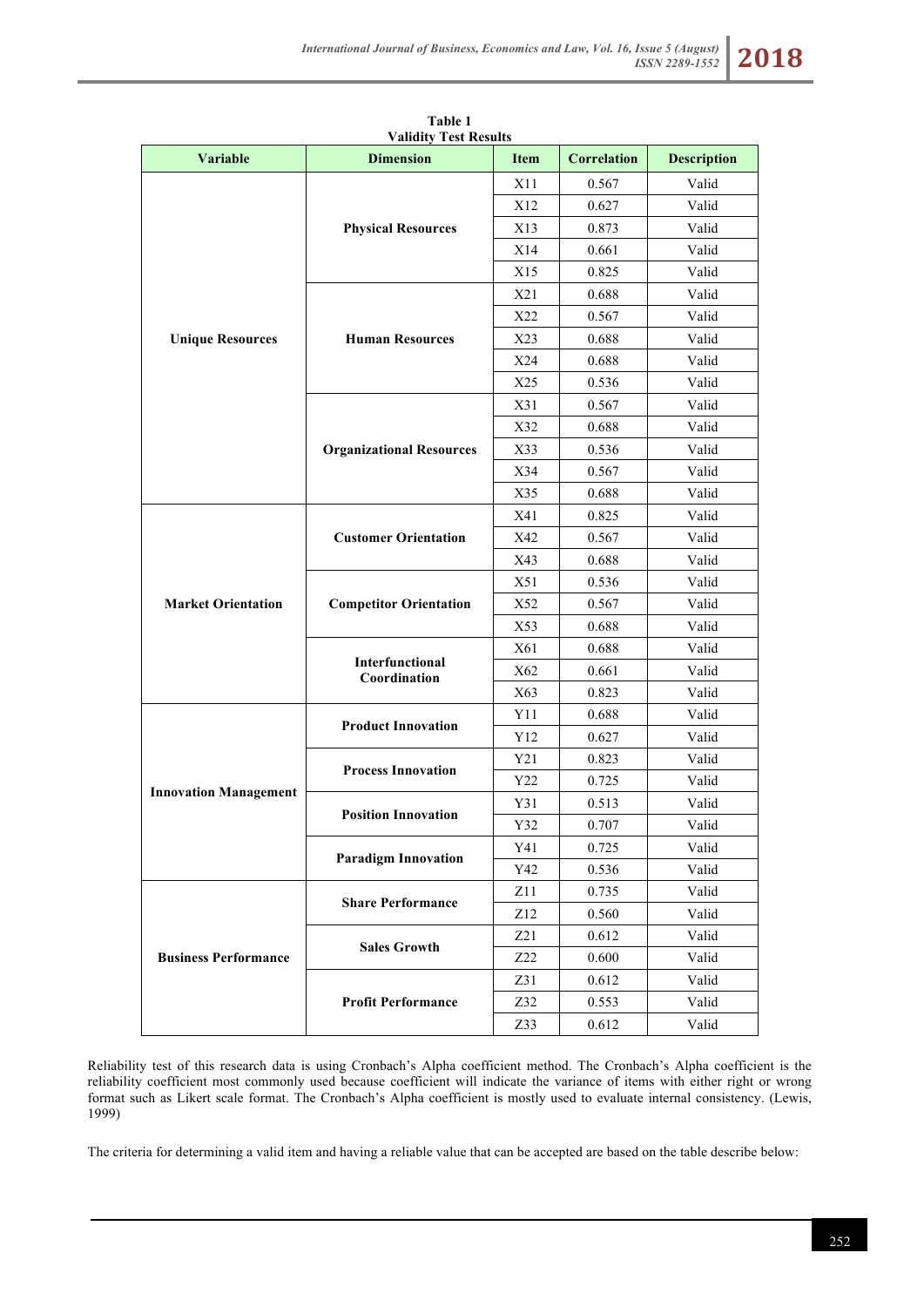| Table 2<br><b>Standard Criteria of Validity and Reliability Research</b> |                    |                 |  |  |
|--------------------------------------------------------------------------|--------------------|-----------------|--|--|
| <b>Description</b>                                                       | <b>Reliability</b> | <b>Validity</b> |  |  |
| Good                                                                     | 0.8                | 0.5             |  |  |
| Acceptable                                                               | 0.7                | 0.3             |  |  |
| Marginal                                                                 | 0.6                | 0.2             |  |  |
| Poor                                                                     | 0.5                |                 |  |  |

Source: Barker, Pistrang and, Elliot (2002:70)



# **4. Result and Discussion**

The results of the descriptive analysis of the uniqueness of resources are assets owned by company and which are not owned by competitors in the industries. Resources owned by company are relatively better compared to the existing competitors or potential competitors. Conversely, the resources may be classified as the weaknesses of the company when the resources owned by company are not uniquely innovated.

The measurement model of analysis above showed the link between manifest variables (indicators) and each of the latent variables. The analysis of the measurement model is to test the validity and reliability of each of the dimensions and the indicators utilized to measure the variables constructed earlier. The analysis of the measurement model will describe the value of discriminant validity by looking at the value of square root of Average Variance Extracted (AVE) with suggestion value above 0.5, loading factor (>0.5), constructed Composite Validity and Reliability (Cranbachs Alpha >0.70 (Nunnaly, 1994), can be concluded that the dimensions and indicators are classified as reliable. As showed below.

| Table 3                            |            |                                 |                            |                                 |               |
|------------------------------------|------------|---------------------------------|----------------------------|---------------------------------|---------------|
| <b>Goodness of Fit Model (GoF)</b> |            |                                 |                            |                                 |               |
| <b>Variables</b>                   | <b>AVE</b> | <b>Composite</b><br>Reliability | Cronbach's<br><b>Alpha</b> | $\overline{R}$<br><b>Square</b> | <b>Square</b> |
| <b>Unique Resources</b>            | 0,534      | 0,872                           | 0,835                      |                                 | 0.238         |
| <b>Market Orientation</b>          | 0,586      | 0.903                           | 0,885                      |                                 | 0.279         |
| <b>Innovation Management</b>       | 0.514      | 0.893                           | 0,861                      | 0.633                           | 0.354         |
| <b>Business Performance</b>        | 0,602      | 0.913                           | 0.888                      | 0.554                           | 0.602         |
|                                    |            |                                 |                            |                                 |               |

Source: From Data Processing (2017)

The value of  $R^2$  shows that the criterion is strong, with large Q value, this can be concluded that the propose model supported by the empirical research classified as fitted. Similarly, the values of AVE is >0.5, indicate that all the variables in the model were estimated to meet the criteria of discriminant validity. The value of both Composite Reliabitily and Cronbach's Alpha for each of the variables are >0.70 (above 0.70) means that all the researched variable are classified as reliable.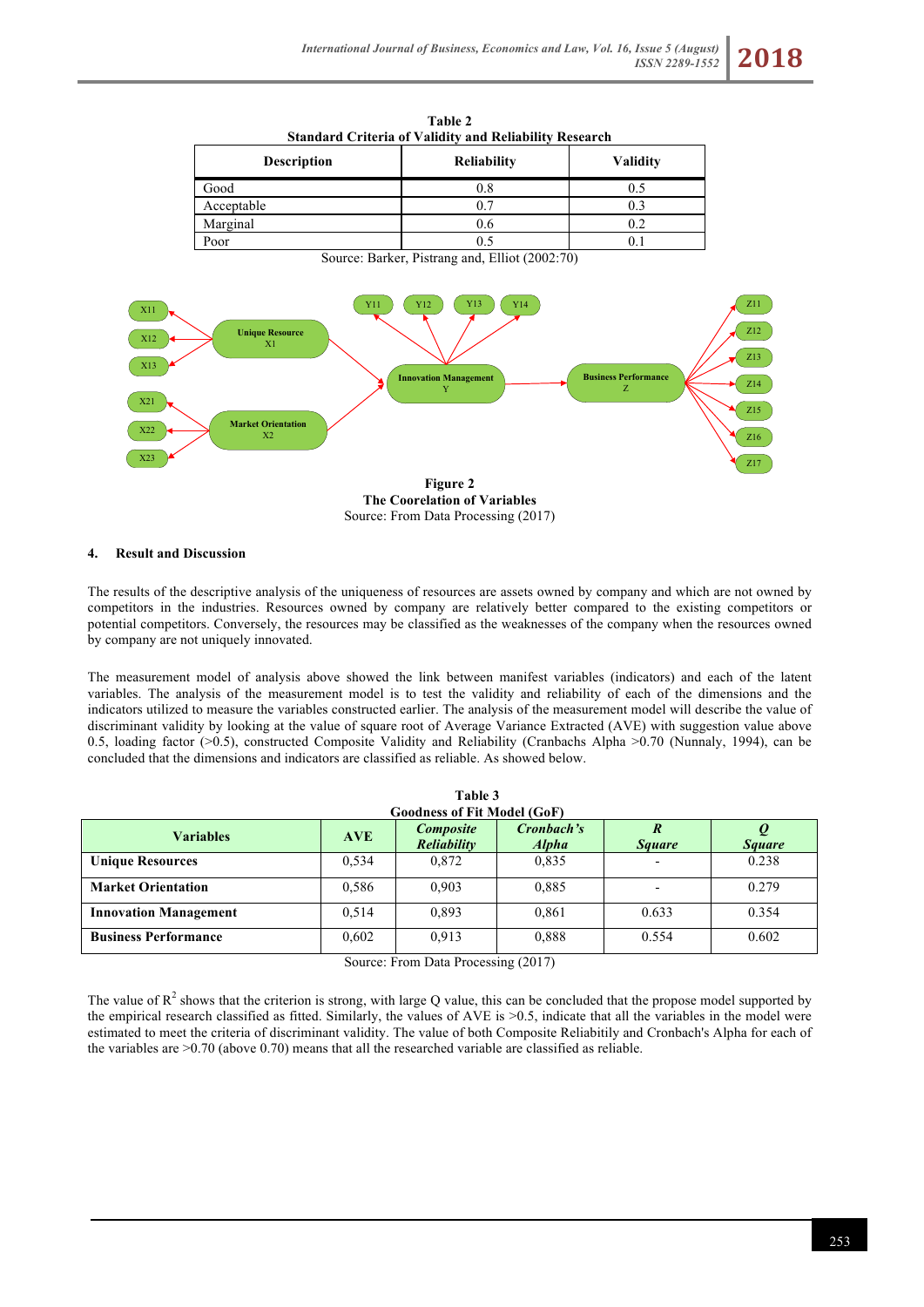**Table 4 Loading Factor of Dimension-Indicator**

| <b>Dimension-Indicator</b>                     | <b>Loading</b><br>Factor $(\lambda)$ | <b>Standard</b><br><b>Error</b> (SE) | <b>T</b> Statistics<br>$( \lambda / SE )$ | <b>Conclusion</b> |
|------------------------------------------------|--------------------------------------|--------------------------------------|-------------------------------------------|-------------------|
| Physical Resources $\rightarrow$ X11           | 0.748                                | 0.050                                | 14.790                                    | Valid             |
| Physical Resources $\rightarrow$ X12           | 0.844                                | 0.114                                | 5.212                                     | Valid             |
| Physical Resources $\rightarrow$ X13           | 0.717                                | 0.059                                | 13.749                                    | Valid             |
| Physical Resources $\rightarrow$ X14           | 0.506                                | 0.062                                | 12.246                                    | Valid             |
| Physical Resources $\rightarrow$ X15           | 0.751                                | 0.064                                | 10.804                                    | Valid             |
| Human Resources $\rightarrow$ X21              | 0.526                                | 0.033                                | 25.311                                    | Valid             |
| Human Resources $\rightarrow$ X22              | 0.466                                | 0.061                                | 12.183                                    | Valid             |
| Human Resources $\rightarrow$ X23              | 0.846                                | 0.044                                | 17.122                                    | Valid             |
| Human Resources $\rightarrow$ X24              | 0.855                                | 0.089                                | 7.581                                     | Valid             |
| Human Resources $\rightarrow$ X25              | 0.712                                | 0.051                                | 13.334                                    | Valid             |
| Organizational Resources $\rightarrow$ X31     | 0.822                                | 0.053                                | 14.567                                    | Valid             |
| Organizational Resources $\rightarrow$ X32     | 0.846                                | 0.065                                | 10.000                                    | Valid             |
| Organizational Resources $\rightarrow$ X33     | 0.771                                | 0.074                                | 8.384                                     | Valid             |
| Organizational Resources $\rightarrow$ X34     | 0.687                                | 0.063                                | 11.524                                    | Valid             |
| Organizational Resources $\rightarrow$ X35     | 0.574                                | 0.052                                | 14.043                                    | Valid             |
| Customer Orientation $\rightarrow$ X41         | 0.778                                | 0.046                                | 17.268                                    | Valid             |
| Customer Orientation $\rightarrow$ X42         | 0.869                                | 0.041                                | 16.708                                    | Valid             |
| Customer Orientation $\rightarrow$ X43         | 0.806                                | 0.044                                | 16.207                                    | Valid             |
| Competitor Orientation $\rightarrow$ X51       | 0.038                                | 0.041                                | 19.493                                    | Valid             |
| Competitor Orientation $\rightarrow$ X52       | 0.002                                | 0.046                                | 15.279                                    | Valid             |
| Competitor Orientation $\rightarrow$ X53       | 0.907                                | 0.064                                | 10.175                                    | Valid             |
| Interfunctional Coordination $\rightarrow$ X61 | 0.861                                | 0.031                                | 26.824                                    | Valid             |
| Interfunctional Coordination $\rightarrow$ X62 | 0.886                                | 0.050                                | 15.284                                    | Valid             |
| Interfunctional Coordination $\rightarrow$ X63 | 0.812                                | 0.041                                | 18.487                                    | Valid             |
| Product Innovative $\rightarrow$ Y11           | 0.893                                | 0.019                                | 46.857                                    | Valid             |
| Product Innovative $\rightarrow$ Y12           | 0.864                                | 0.030                                | 29.295                                    | Valid             |
| Process Innovation $\rightarrow$ Y21           | 0.860                                | 0.020                                | 43.361                                    | Valid             |
| Process Innovation $\rightarrow$ Y22           | 0.770                                | 0.051                                | 14.958                                    | Valid             |
| Position Innovation $\rightarrow$ Y31          | 0.789                                | 0.041                                | 19.180                                    | Valid             |
| Position Innovation $\rightarrow$ Y32          | 0.871                                | 0.017                                | 51.756                                    | Valid             |
| Paradigm Innovation $\rightarrow$ Y41          | 0.794                                | 0.062                                | 12.888                                    | Valid             |
| Paradigm Innovation $\rightarrow$ Y42          | 0.831                                | 0.031                                | 26.496                                    | Valid             |
| Share Performance $\rightarrow$ Z11            | 0.686                                | 0.031                                | 27.594                                    | Valid             |
| Share Performance $\rightarrow$ Z12            | 0.864                                | 0.009                                | 107.642                                   | Valid             |
| Sales Growth $\rightarrow$ Z21                 | 0.915                                | 0.023                                | 37.562                                    | Valid             |
| Sales Growth $\rightarrow$ Z22                 | 0.860                                | 0.018                                | 47.687                                    | Valid             |
| Profit Performance $\rightarrow$ Z31           | 0.866                                | 0.027                                | 31.922                                    | Valid             |
| Profit Performance $\rightarrow$ Z32           | 0.912                                | 0.034                                | 24.667                                    | Valid             |
| Profit Performance $\rightarrow$ Z33           | 0.857                                | 0.026                                | 34.761                                    | Valid             |

Source: From Data Processing (2015)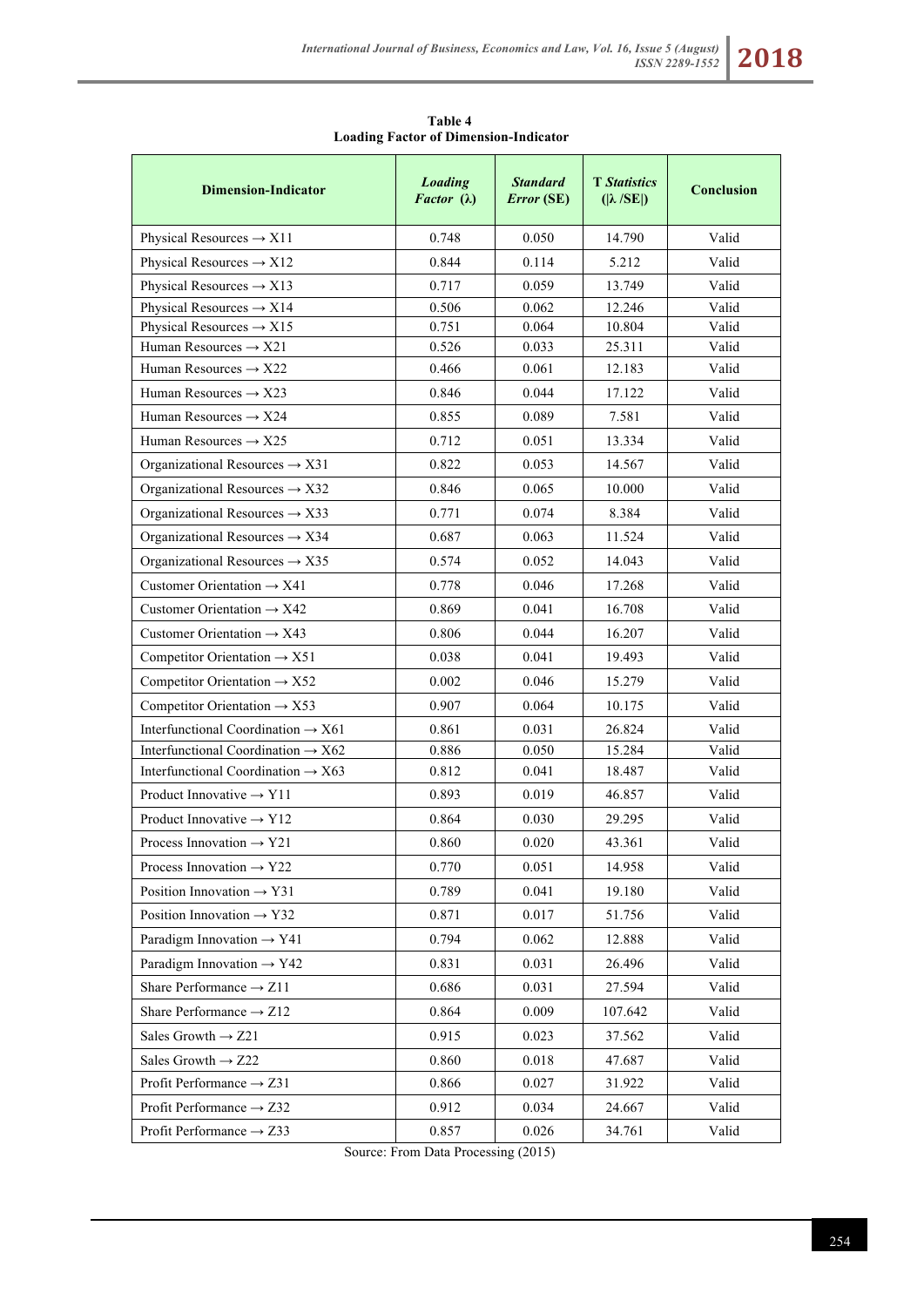The result of measurement based on the data processing of model analysis on the dimensions indicates that the overall indicator processed above are classified as valid where most of the value of loading factors is greater than >0.70.

The following table presents the results of the measurement model analysis of each latent variable on the dimensions.

| Loading Pactur Detween Latent-Dimensional Variables                     |                                      |                                      |                                           |  |
|-------------------------------------------------------------------------|--------------------------------------|--------------------------------------|-------------------------------------------|--|
| <b>Latent-Dimensional Variables</b>                                     | <b>Loading</b><br>factor $(\lambda)$ | <b>Standard</b><br><b>Error</b> (SE) | <b>T</b> Statistics<br>$( \lambda / SE )$ |  |
| Unique Resources $\rightarrow$ Physical Resources                       | 0.497                                | 0.032                                | 27.077                                    |  |
| Unique Resources $\rightarrow$ Human Resources                          | 0.531                                | 0,028                                | 30.760                                    |  |
| Unique Resources $\rightarrow$ Organizational Resources                 | 0.435                                | 0,037                                | 22.164                                    |  |
| Market Orientation $\rightarrow$ Customer Orientation                   | 0.566                                | 0.023                                | 38.820                                    |  |
| Market Orientation $\rightarrow$ Competitor Orientation                 | 0.107                                | 0.027                                | 33.539                                    |  |
| Market Orientation $\rightarrow$ Interfuctional Coordination            | 0.601                                | 0.023                                | 37.709                                    |  |
| Innovation Management $\rightarrow$ Product Innovation                  | 0.686                                | 0.014                                | 66.840                                    |  |
| Innovation Management $\rightarrow$ Process Innovation                  | 0.864                                | 0.026                                | 32.122                                    |  |
| Innovation Management $\rightarrow$ Position Innovation                 | 0.915                                | 0.024                                | 35.923                                    |  |
| Innovation Management $\rightarrow$ Paradigm Innovation                 | 0.860                                | 0.047                                | 16.876                                    |  |
| <b>Business Performance <math>\rightarrow</math> Share Performance</b>  | 0.866                                | 0.031                                | 27.052                                    |  |
| <b>Business Performance <math>\rightarrow</math> Sales Growth</b>       | 0.912                                | 0.026                                | 34.396                                    |  |
| <b>Business Performance <math>\rightarrow</math> Profit Performance</b> | 0.857                                | 0.014                                | 66.120                                    |  |

**Table 5 Loading Factor Between Latent-Dimensional Variables**

Source: From Data Processing (2017)

The results of the measurement model analysis of the research variables on the dimensions shows that almost all dimensions are valid with the value of t count >t table (2.01).

Based on the varificative analysis, the concerning testing variables are shown as follow: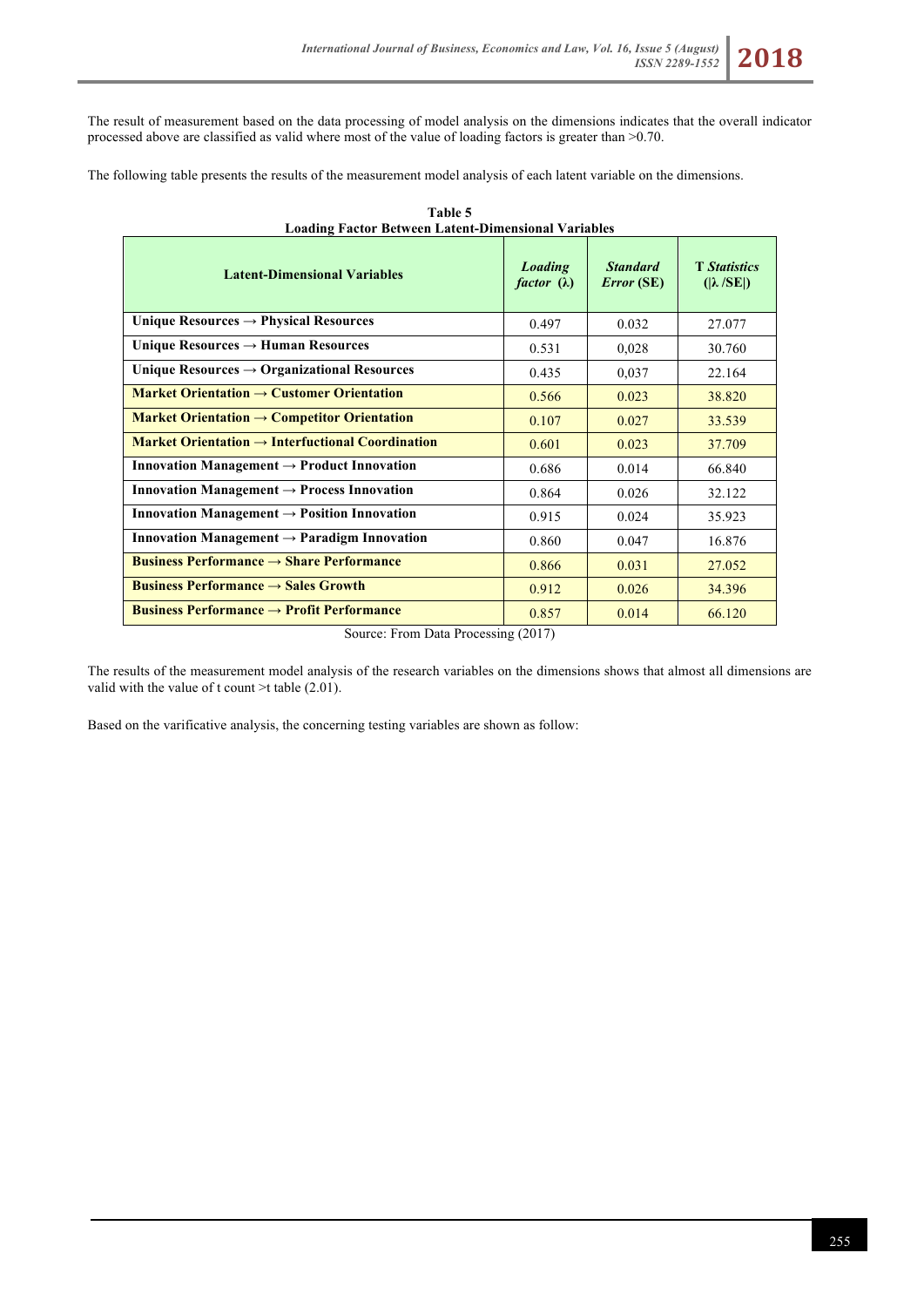

**Hipotesis Testing** Source: From Data Processing (2017)

From the testing hypothesis, it was revealed that market orientation has a greater influence than the uniqueness of resources in influencing innovation management. Innovation management also has a dominant influence on business performance. In order to improve the business performance, market orientation to further understand the needs and wants of the customers' desires and aware of the competitors' movement can coordinate with all functional resources in the organization to improve competitive advantage. The development of company's resources innovatively can also help to improve the market requirement and enhance the business performance of the garment industries in DKI Jakarta.



Source: From Data Processing (2017)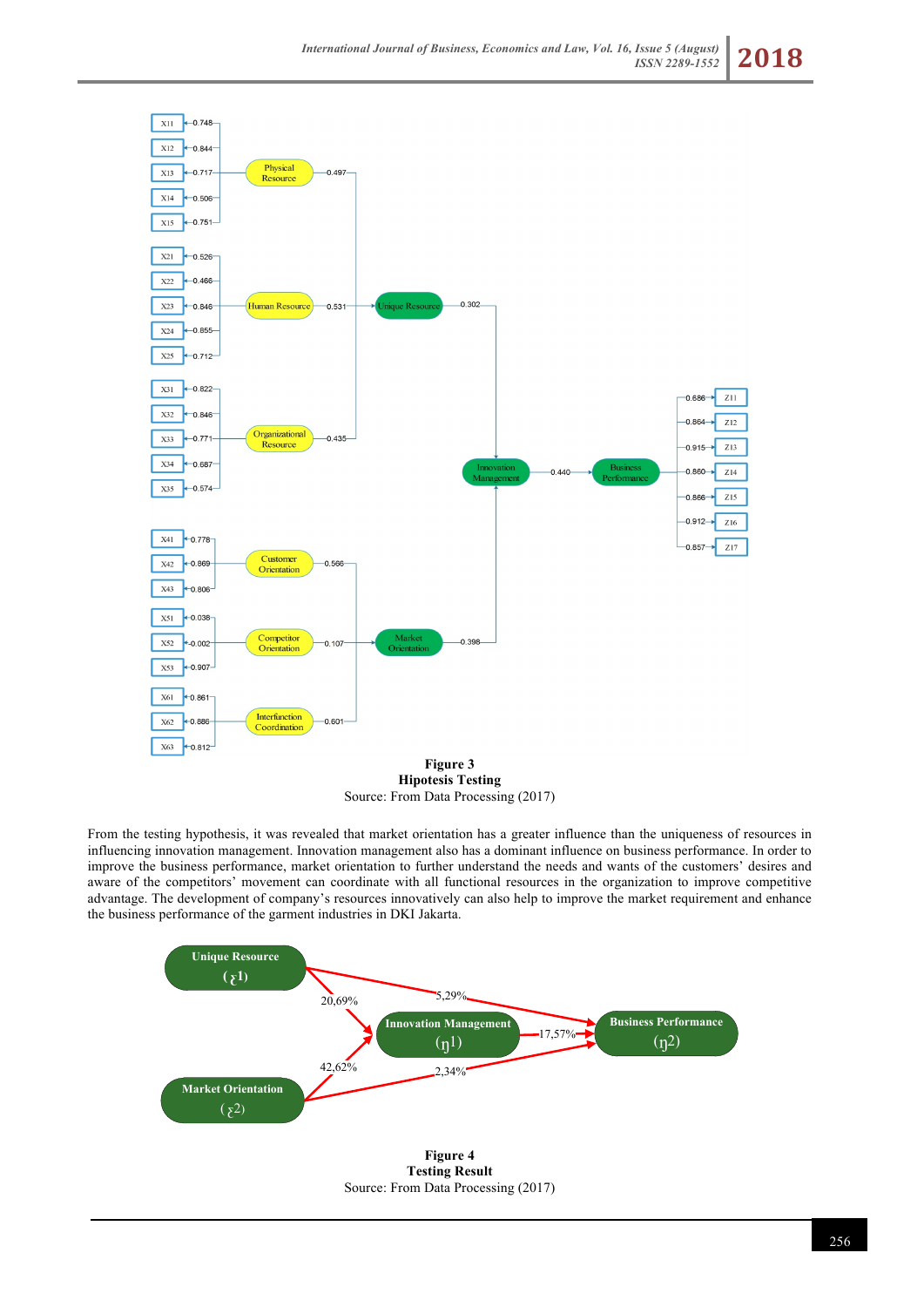

Based on the testing result above, the hypothesis indicate that that market orientation provide significant effect on the innovation management with the percentage of 42.62%. The effect of uniqueness resources on innovation management with the percentage of 20.69. Thus, the result provide a clear understanding that market orientation provide a positive and significantly related to business performance.

The hypothesis effect of both unique resources and market orientation towards business performance are not significantly effected with 5.29% and 2.34%, without innovation management which confirm that innovation management is important and a positive relationship to business performance.

## **5. Conclusion and Recommendation**

## **Conclusion**

The garment industries are reported facing problems lack of customers, competitors sellling similar items, purchasing similar raw materials and limited capital. Other issue is not proper support by government to the garment industries. Based on the quantitative research and hypothesis testing for this study emphasise a need for a greater adoptation of innovation management practices, including the study of the customer behavior based on market orientation. The garment industries may require dramatic changes on their resources.

The objective of this research is to find out the basic problem faced by the garment industries in DKI Jakarta based on the four research variables, unique resources, market orientation, innovation management and business performance, the following conclusions were made as follows:

- 1 The garment industries do not produce garments based on customer and market orientation and are not clear with the needs and wants of the customer.
- 2 The research finding also shows that most of the garment industries do not implement innovation management to innovate their products to meet the customers' intention to purchase.
- 3 The garment industries also do not frequently do the market analysis on the competitor orientation in order to be able to compete in the market.
- 4 The garment industries do not improve their raw materials by using the local content of fabric and innovate them even the price are sometimes higher compare to the imported materials.

The scope of this study was limited to the garment industries in DKI Jakarta. During the study, it was noted that more industries sectors may encounter the same competitive strategies. It would be worthwhile to study the industries of other sectors worldwide especially for those countries that provide garment industries.

#### **Recommendation**

Based on the conclusion above, numbers of issues during the study leads to the following recommendations: garment industries must implement innovation management both on the production and resources purchased. The industries must impose a frequent control system on reviewing the current status of market orientation in order to innovate properly and keep pace of the competitors movements.

Many countries that provide garment industries may take this study as a guidance to proceed with further research that has not been include in this study for a better conclusion and recommendation.

#### **References**

Best, Roger J., 2013. *Market-Based Management*. *Strategies for growing customer value and profitabilit*y. Sixth Edition. Pearson Education Inc. New Jersey.

David, Fred R. 2015. *Strategic Management: Concepts & Cases*. 15th Edition. Pearson Education Limited, England.

Hair Jr. et al. 2011. *Essential of Business Research Method*. USA, Sharpe, Inc.

Hapsi, Ali, Mukhtar, Risnita & Muspawi, Mohamad. 2017. *Influence of Transformational Leadership and Cultural Organization toward Chairman Innovation of Stai: The College of Islamic Religion of Private in Jambi Province*. Internasional Journal of Business and Commerce. Vol. 6, No. 02. 26-38.

Kotabe, Masaaki & Helsen, Kristiaan. *Global Marketing Management*. 2015. Fifth Edition. John Wiley & Sons., New York.

Kurniasih, Augutina & Heliantono. 2016. *The Intellectual Capital of State-Owned Banks and the Influence of Organizational Performance*. Scientific Journals of Management. Volume VI, No. 2. 195-212.

Lewis, Roger J. 1999. *Reliability and Validity: Meaning and Measurement*. Annual Meeting of the Society for Academic Emergency Medicine (SAEM) in Boston, Massachusetts.

Ministry of Industry, National Seminar on Industry Outlook. 2018.

Ministry of Industry of the Republic of Indonesia. 2016. National industry policies for 2015-2019.